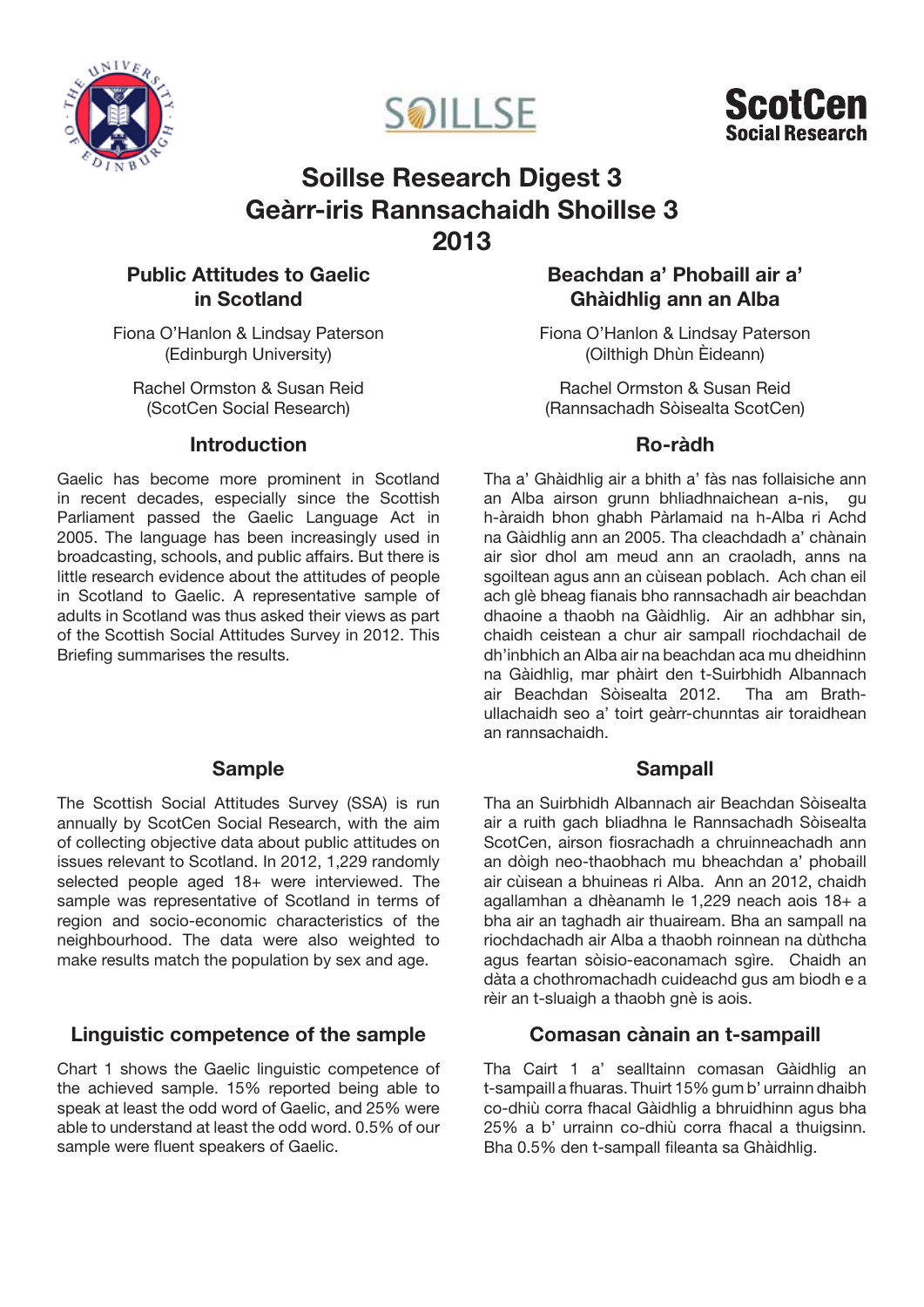# Chart 1: Gaelic competence Cairt 1: Comas sa Ghàidhlig



## Exposure to Gaelic in the sample

Respondents were asked about their exposure to Gaelic in their past and present, and their preferences about this in the future. 16% of people reported that they had heard Gaelic in the past as a child, either at home or amongst their wider family or community. Respondents were asked whether they currently heard Gaelic spoken in their home or community. Only 4% of the sample had heard Gaelic spoken in their home by family members or visitors in the last 12 months, compared to 70% who had heard Gaelic in their homes by means of the media – whether on television or on radio. A similar contrast existed for the community context, with 12% of the sample reporting having heard Gaelic spoken in a public place (for example the street or a shop) in the last 12 months, and 58% of the sample reporting having seen Gaelic on road signs or on other public signs. Such results show the impact of public sector interventions to support the Gaelic language, with the media providing exposure to Gaelic in the home, and road signs and other public signs doing so in the community.

# Mar a tha a' Ghàidhlig a' buntainn ri daoine anns an t-sampall

Chaidh faighneachd do luchd-freagairt mun uiread a tha 's a bha iad an lùib na Gàidhlig agus mun uiread a tha iad airson a bhith na lùib san àm ri teachd. Thuirt 16% de dhaoine gu robh iad air Gàidhlig a chluinntinn nuair a bha iad nan leanabh, aig an taigh no san teaghlach nas fhaide a-muigh no sa choimhearsnachd. Chaidh faighneachd dhaibh an robh iad a' cluinntinn Gàidhlig ga bruidhinn san dachaigh no sa choimhearsnachd san latha a th' ann. Cha robh ach 4% den t-sampall a bha air Gàidhlig a chluinntinn san dachaigh aca le muinntir an teaghlaich no aoighean anns na 12 mios a chaidh seachad, an taca ri 70% a chuala i anns na meadhanan – air telebhisean no rèidio. Bha an aon seòrsa eadardhealachaidh ri fhaicinn sa choimhearsnachd, le 12% den t-sampall a bha air Gàidhlig a chluinntinn ann an àite poblach (air an t-sràid no ann am bùth, mar eisimpleir) anns na 12 mìos a chaidh seachad, agus 58% den t-sampall a chunnaic Gàidhlig air sanasan rathaid no soidhnichean poblach eile. Tha na freagairtean seo a' sealltainn buaidh iomairtean san roinn phoblaich gus taic a thoirt don Ghàidhlig, leis na meadhanan a' cur na Gàidhlig fa-near dhaoine san dachaigh agus le soidhnichean rathaid agus soidhnichean poblach eile a' dèanamh seo anns a' choimhearsnachd.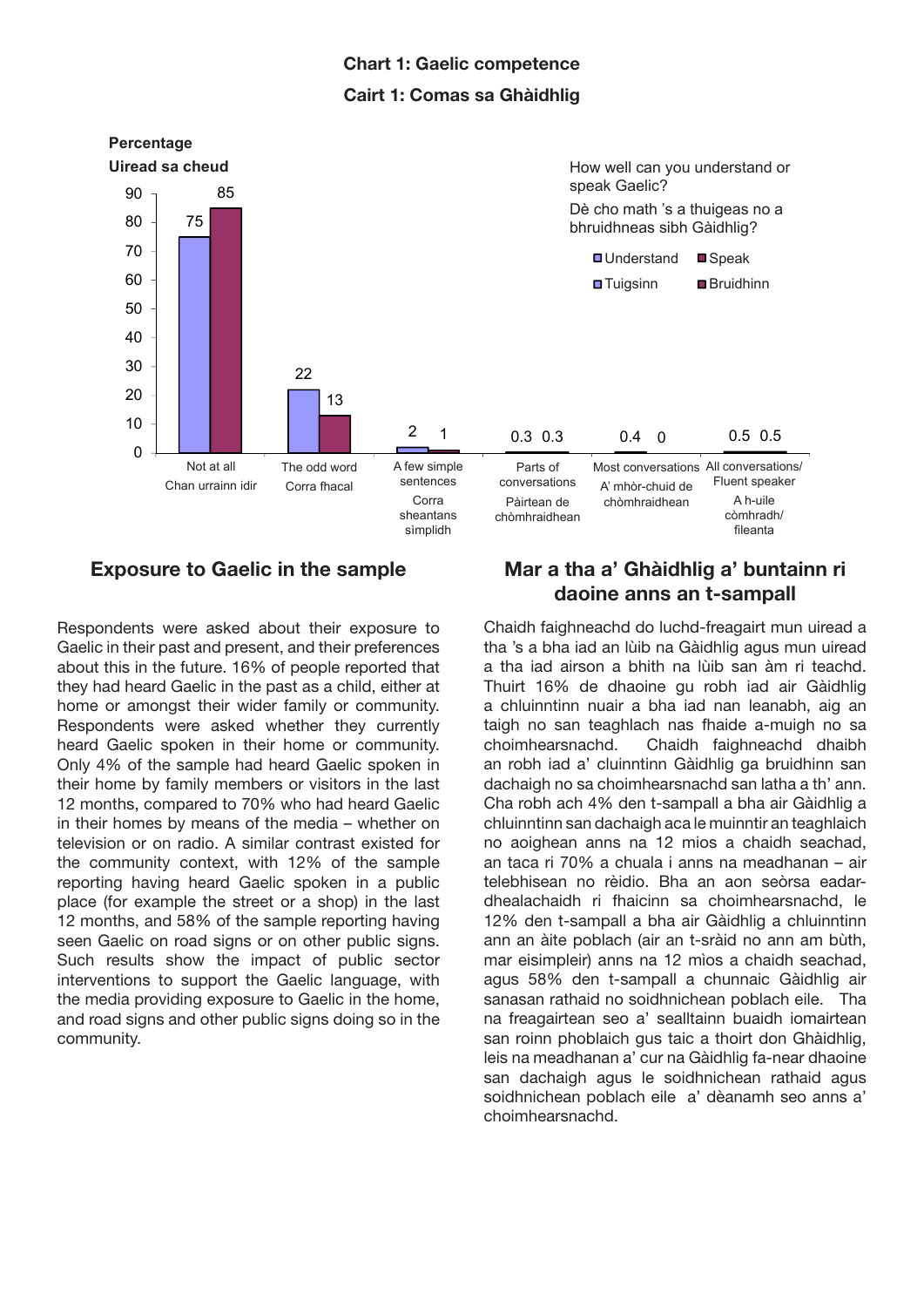People in Scotland were well-disposed to the greater public visibility of Gaelic in the future, as Chart 2 shows. More than 4 out of 5 people were in favour of bilingual road signs or other public signs in areas in which Gaelic is spoken, with around half of people wishing road and public signs to be bilingual throughout Scotland. One in 7 people believed that road signs and public signs should be in English only across Scotland.

Tha deagh ghean aig daoine ann an Alba ris a' Ghàidhlig a bhith a' nochdadh ann an àiteachan poblach san àm ri teachd, mar a chithear ann an Cairt 2. Bha còrr is 4 às gach 5 neach airson soidhnichean dà-chànanach no soidhnichean poblach eile a bhith ann an sgìrean far a bheil Gàidhlig ga bruidhinn, le mu dàrna leth de daoine airson soidhnichean rathaid no soidhnichean poblach eile dà-chànanach fhaicinn air feadh na h-Alba. Bha aon neach às gach seachdnar den bheachd gum bu chòir do shoidhnichean rathaid is soidhnichean poblach a bhith sa Bheurla a-mhàin air feadh na h-Alba.



## Chart 2: Views about the extent of bilingual signage Cairt 2: Beachdan air soidhnichean dà-chànanach

# Respondents' views of Gaelic and cultural heritage

Respondents were asked to assess the extent to which they believed Gaelic to be important to (i) the cultural heritage of Scotland, (ii) the cultural heritage of the Highlands and Islands and (iii) their own cultural heritage. Chart 3 shows the results. 86% of people regarded Gaelic as being important to the cultural heritage of the Highlands and Islands, and a large majority – 76% of people – also saw the Gaelic language as being an important part of Scottish heritage.

The proportion of people who felt that Gaelic is important to their own heritage was much lower – 24%. Over half (57%) of people who regarded Gaelic as very or fairly important to their own heritage did not understand Gaelic at all. Well over half (70%) of those who regarded Gaelic as very or fairly important to their identity recalled having no exposure to it as a child.

# Beachdan luchd-fhreagairt air a' Ghàidhlig agus dualchas cultarach

Chaidh faighneachd don luchd-fhreagairt dè cho cudromach 's a shaoil iad a bha a' Ghàidhlig do (i) dhualchas cultarach na h-Alba, (ii) dualchas cultarach na Gàidhealtachd (iii) an dualchas cultarach aca fhèin. Tha na toraidhean ann an Cairt 3. Shaoil 86% de dhaoine gu robh a' Ghàidhlig cudromach do dhualchas cultarach na Gàidhealtachd, agus bha mòr-chuid mhòr – 76% de dhaoine – cuideachd sa bheachd gu robh i cudromach do dhualchas na h-Alba.

Bha a' cho-roinn de dhaoine a shaoil gu robh a' Ghàidhlig cudromach don dualchas aca fhèin mòran nas ìsle – 24%. Bha còrr is dàrna leth (57%) de dhaoine a shaoil gu robh a' Ghàidhlig glè chudromach no gu math cudromach don dualchas aca fhèin nach robh a' tuigsinn na Gàidhlig idir. Bha tòrr a bharrachd air dàrna leth (70%) de dhaoine a shaoil gu robh a' Ghàidhlig glè chudromach no gu math cudromach don fhèin-aithne aca nach tàinig an lùib na Gàidhlig idir nuair a bha iad nan leanabh.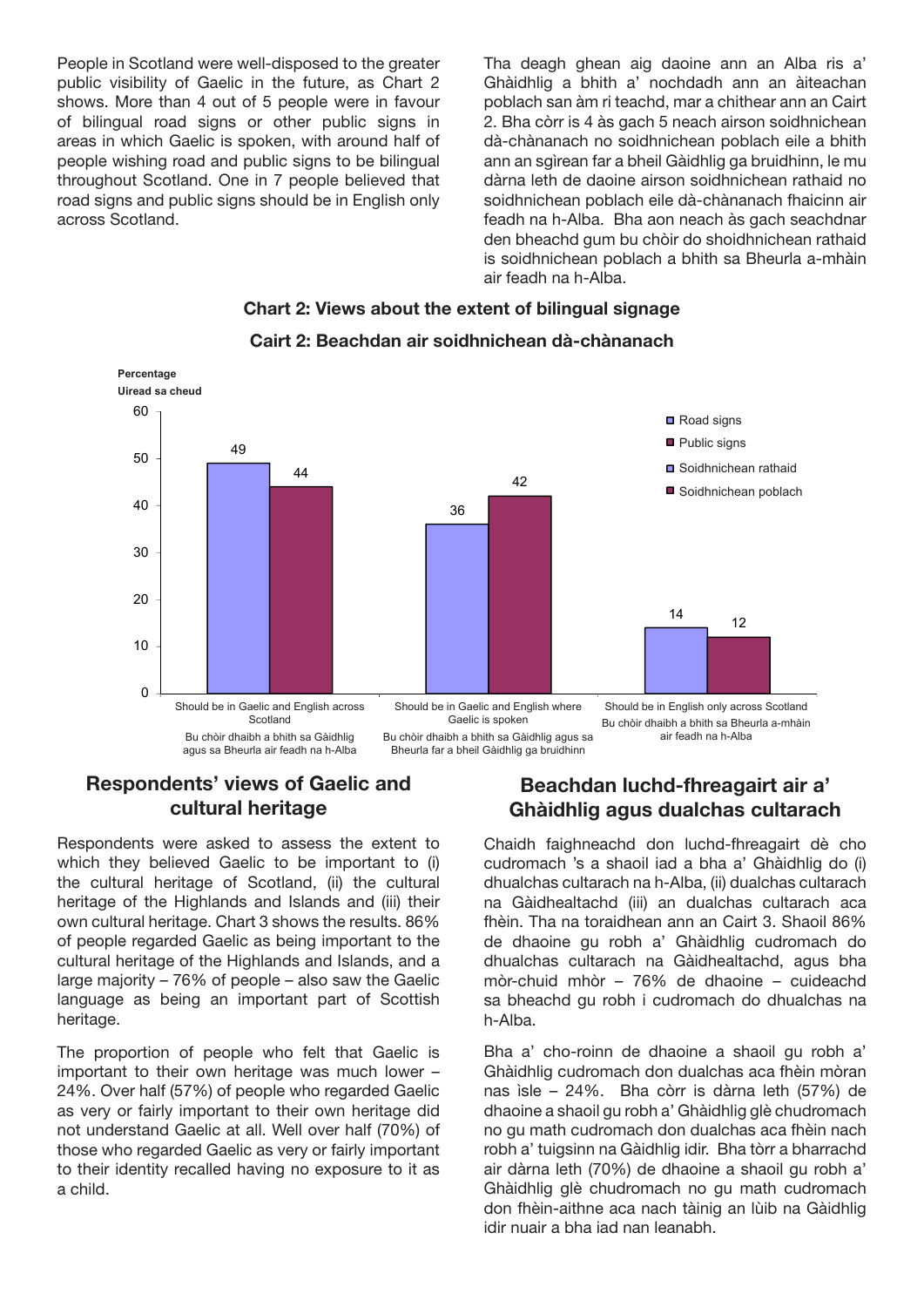### Chart 3: Importance of Gaelic to culture heritage

### Cairt 3: Cho cudromach 's a tha a' Ghàidhlig do dhualchas cultarach





### Gaelic rights *Language rights*

Respondents were asked a series of questions relating to whether or not Gaelic speakers should have the right to use the language in various social settings. This was asked in relation to six domains:

- dealing with the local council;
- appearing as a witness in a court:
- speaking to a doctor or nurse in the National Health Service (NHS);
- speaking at a public meeting;
- a customer writing to their bank;
- school education.

Chart 4 shows that, for each of these contexts, between 30% and 40% wished Gaelic speakers to have such language rights anywhere in Scotland. Combining these figures with the proportion who were in favour of such language rights only in Gaelic speaking areas, we see that a very clear majority of people favoured such language rights for Gaelic speakers in at least some parts of Scotland. For example, 85% wished Gaelic speakers to have the right to use Gaelic in communication with their Local Council. However, substantial minorities would not grant such rights – as many as 27% in the case of being a witness and in speaking to a nurse or doctor in the NHS.

#### Còirichean sa Ghàidhlig *Còirichean cànain*

Chaidh ceistean a chur air luchd-freagairt am bu chòir còir a bhith aig luchd-labhairt na Gàidhlig an cànan a chleachdadh ann an grunn shuidheachaidhean sòisealta. Chaidh faighneachd dhaibh mu shia suidheachaidhean:

- dèiligeadh ris a' chomhairle ionadail;
- nochdadh mar neach-fianais ann an cùirt-lagha;
- bruidhinn ri dotair no nurs ann an Seirbheis na Slàinte (SNS);
- bruidhinn aig coinneamh phoblach;
- neach-caitheimh a' sgrìobhadh chun a' bhanca aca;
- foghlam sgoile.

Tha Cairt 4 a' sealltainn gu robh, anns gach suidheachadh, eadar 30% agus 40% airson gum biodh còir aig luchd-labhairt na Gàidhlig air na còirichean cànain sin ann an àite sam bith an Alba. A' cur nan àireamhan sin còmhla ris a' cho-roinn a bha airson na còirichean cànain sin dìreach ann an sgìrean far a bheil Gàidhlig ga bruidhinn, chì sinn gu bheil fìor mhòr-chuid de dhaoine airson gum bi còirichean cànain den leithid aig luchd-labhairt na Gàidhlig co-dhiù ann am pàirt air choireigin de dh'Alba. Mar eisimpleir, bha 85% airson gum biodh còir aig luchd-labhairt na Gàidhlig air Gàidhlig a chleachdadh leis a' chomhairle ionadail aca. Ach, bha beag-chuid shusbainteach ann nach biodh ag iarraidh na còirichean sin a thoirt dhaibh – uiread ri 27% airson daoine a' bruidhinn mar fianais cùirte no a' bruidhinn ri dotair no nurs ann an SNS.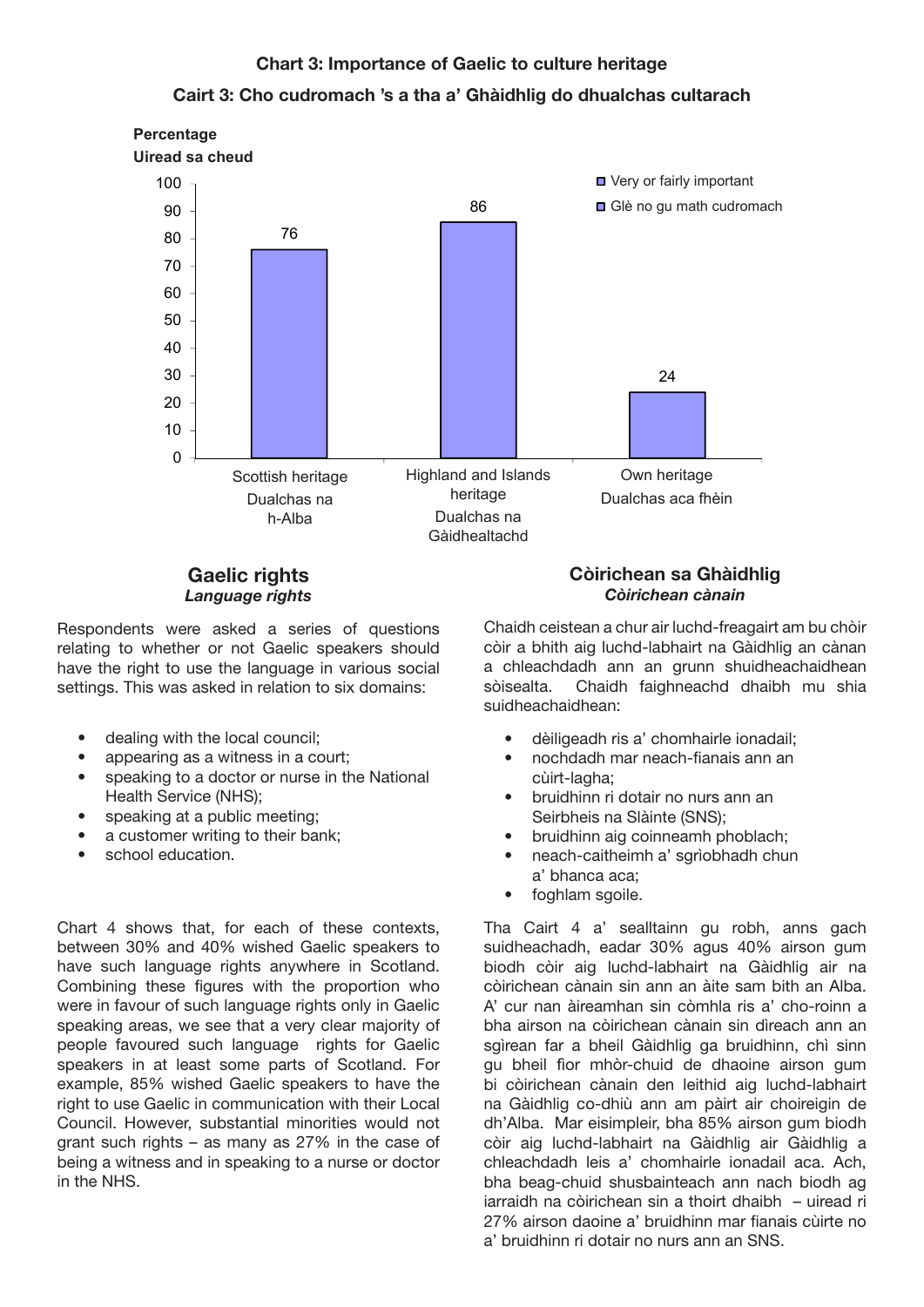### Chart 4: Right to use Gaelic

### Cairt 4: Còir air Gàidhlig a chleachdadh



#### *Gaelic education*

In relation to Gaelic-medium education, respondents were asked whether they felt that parents should have the right to choose this for their child. In the survey, Gaelic-medium education was explained as children receiving most of the lessons in Gaelic. 48% of respondents said that parents anywhere in Scotland should have the right to send their child to a Gaelic-medium school, and a further 43% said parents should have this right in areas where Gaelic is spoken. Only 8% said that they should not have that right anywhere in Scotland.

Asked if they would send their own child to a Gaelicmedium school, one quarter said they would be 'very likely' (10%) or 'fairly likely' (15%) to do so, compared to 73% of respondents who said they would be 'not very likely' or 'not at all likely' to do so. The 25% who would be likely to choose Gaelic-medium education is very much higher than the proportion of parents who currently choose Gaelic-medium education for their child (about 1%).

It is unlikely that the wish to grant a parental right to Gaelic-medium education was based on any agreement with the view (based on international research) that children benefit from bilingual education: only 9% of the sample agreed that children in Gaelic-medium education do better at school than other children.

#### Foghlam Gàidhlig

A thaobh foghlam tro mheadhan na Gàidhlig, chaidh faighneachd do luchd-freagairt am bu chòir còir a bhith aig pàrantan seo a thaghadh don chloinn aca. Anns an t-suirbhidh, chaidh a mhìneachadh gu robh foghlam tro mheadhan na Gàidhlig a' ciallachadh gu robh clann a' faighinn a' mhòr-chuid den teagasg tron Ghàidhlig. Bha 48% de luchd-freagairt airson gum biodh còir aig pàrantan ann an àite sam bith an Alba an leanabh a chur gu sgoil Ghàidhlig, agus bha 43% eile a thuirt gum bu chòir a' chòir seo a bhith aig pàrantan ann an sgìrean far a bheil Gàidhlig ga bruidhinn. Cha robh ach 8% a thuirt nach bu chòir a' chòir seo a bhith aca ann an àite sam bith an Alba.

Nuair a chaidh faighneachd dhaibh an cuireadh iad an leanabh fhèin do sgoil Ghàidhlig, thuirt cairteal gum biodh iad 'glè choltach' (10%) no 'gu math coltach' (15%) seo a dhèanamh, an taca ri 73% den luchdfhreagairt a thuirt 'nach biodh iad coltach' no 'nach biodh iad coltach idir'. Tha an 25% a bhiodh coltach foghlam tro mheadhan na Gàidhlig a thaghadh mòran nas àirde na a' cho-roinn a tha a' cur an cuid cloinne tro fhoghlam tro mheadhan na Gàidhlig an-dràsta (mu 1%).

Chan eil e coltach gu bheil deòin dhaoine còir a thoirt do phàrantan an cuid cloinne a chur tro fhoghlam Gàidhlig stèidhichte air a' bheachd gu bheil (a rèir rannsachadh eadar-nàiseanta) foghlam dà-chananach na leas do chlann: cha robh ach 9% den t-sampall ag aontachadh gum bi clann ann am foghlam tro mheadhan na Gàidhlig a' dèanamh nas fheàrr san sgoil na clann eile.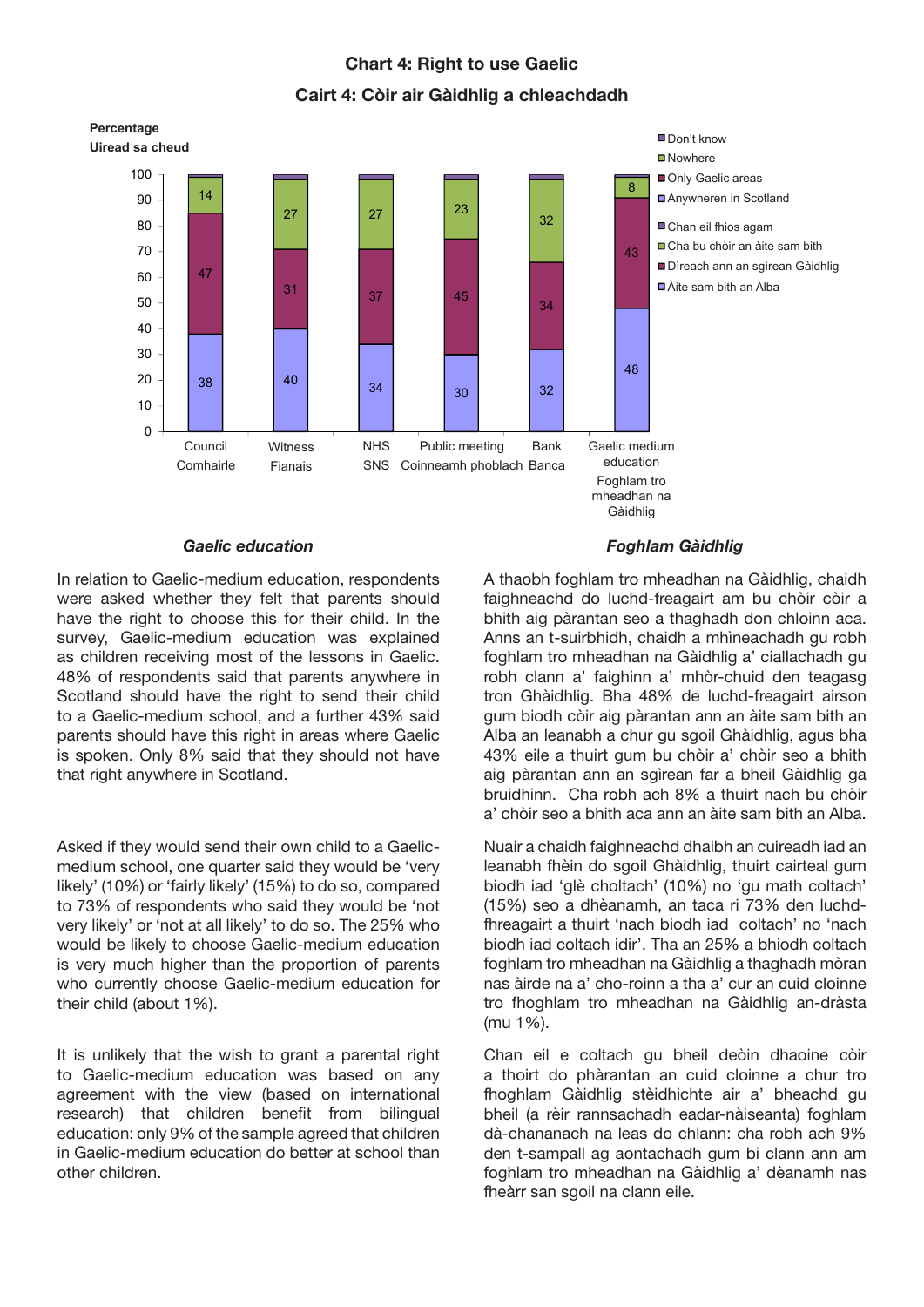Respondents were also asked for their views on teaching Gaelic to all pupils (aged 5-16) in Englishmedium schools in Scotland for one or two hours a week. 37% agreed that children should be taught Gaelic, 36% disagreed and 26% neither agreed nor disagreed. Such varied views reflected respondents' views of learning Gaelic more generally. For example, when asked whether 'learning Gaelic is pointless in the 21st Century', 44% of respondents disagreed, 22% agreed and 34% neither agreed nor disagreed, or else could not choose.

Thus, there was much more acceptance of an extension of Gaelic in education by means of Gaelicmedium education than by means of incorporating it into English-medium education as a core subject nationally.

## The Future of Gaelic

Respondents were asked for their predictions regarding the future of Gaelic in 50 years time – whether it would be spoken by more, fewer, or the same number of people as in 2012 – and were then asked the same question about what they would like to happen in relation to Gaelic. Chart 5 shows the results. The graph shows the majority of respondents – 81% – wished there to be at least as many Gaelic speakers in 50 years time as there were in 2012, but that only 45% of respondents expected that this would be the case.

Chaidh beachdan an luchd-fhreagairt a shireadh cuideachd air Gàidhlig a theagasg don h-uile sgoilear (aois 5-16) ann an sgoiltean foghlam tro mheadhan na Beurla ann an Alba airson uair a thìde no dhà san t-seachdain. Dh'aontaich 37% gum bu chòir Gàidhlig a theagasg do chlann, bha 36% nach robh ag aontachadh gum bu chòir Gàidhlig a theagasg do chlann agus bha 26% nach robh air a shon no na aghaidh. Tha an sgaoileadh bheachd seo a' taisbeanadh beachdan an luchd-fhreagairt air Gàidhlig ionnsachadh san fharsaingeachd. Mar eisimpleir, nuair a chaidh faighneachd dhaibh an aontaicheadh iad ris a' bheachd nach robh 'adhbhar sam bith Gàidhlig ionnsachadh anns an 21mh linn', bha 44% nach robh ag aontachadh, bha 22% ag aontachadh agus bha 34% nach robh ag aontachadh no a' dol an aghaidh a' bheachd seo, no cha b' urrainn dhaibh taghadh.

Mar sin, bhathas mòran nas deònaiche Gàidhlig a chur air adhart ann am foghlam tro mheadhan na Gàidhlig na airson gum biodh i na pàirt den ionnsachadh ann am foghlam tro mheadhan na Beurla air feadh na dùthcha.

# A' Ghàidhlig san àm ri teachd

Chaidh beachdan an luchd-fhreagairt a shireadh air na tha an dàn don Ghàidhlig ann an 50 bliadhna – am biodh i ga bruidhinn le barrachd, nas lugha no an aon uiread daoine 's a tha ga bruidhinn ann an 2012 – agus chaidh faighneachd dhaibh an uair sin dè bu toil leotha tachairt a thaobh na Gàidhlig. Chithear na toraidhean ann an Cairt 5. Tha an graf a' sealltainn gu bheil a' mhòr-chuid den luchd-fhreagairt – 81% – ag iarraidh gum bi co-dhiù uiread daoine a' bruidhinn na Gàidhlig ann an 50 bliadhna 's a bha ga bruidhinn ann an 2012, ach cha robh ach 45% den luchd-fhreagairt an dùil gur ann mar seo a bhitheadh cùisean.



#### Chart 5: Future of Gaelic

Cairt 5: Gàidhlig san àm ri teachd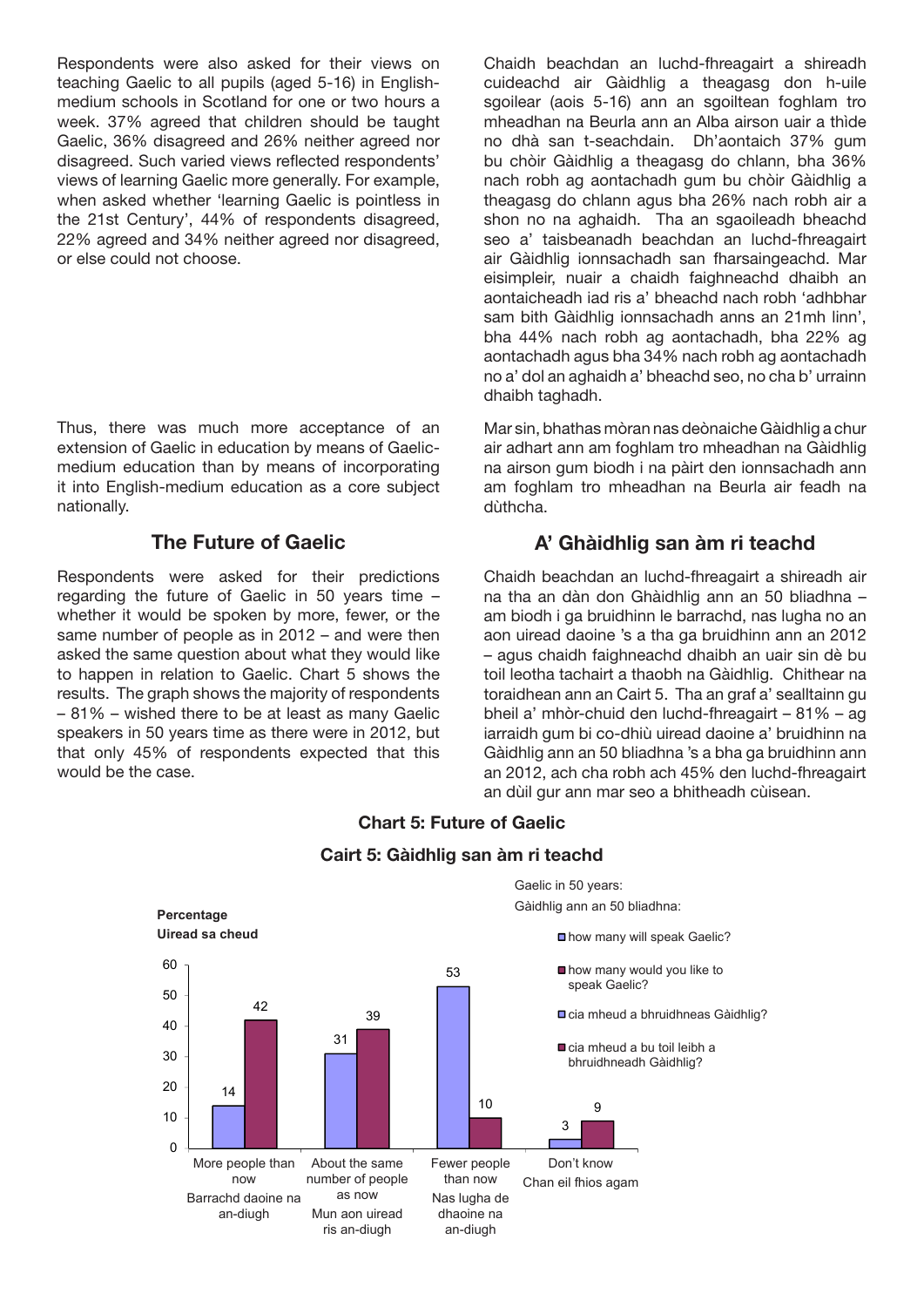In relation to respondents' views of whether the use of Gaelic should be encouraged, 32% believed that it should be encouraged throughout Scotland, and a further 55% believed that it should be encouraged, but only in Gaelic-speaking areas.

Respondents were also asked to identify who, if anyone, they believed to be most responsible for whether Gaelic is used in Scotland, and were given a list of options: 'parents who speak Gaelic', 'local communities', 'nursery schools and schools', 'the Government', 'churches', 'the media' and options for 'other'and 'none of these'. Respondents were subsequently asked if they wished to select anyone whom they perceived to have secondary responsibility for whether Gaelic is used in Scotland. Chart 6 shows the results, with 'parents who speak Gaelic', 'local communities', 'schools' and 'the government' most commonly believed to have the main or secondary responsibility for the maintenance of the Gaelic language.

A thaobh beachdan an luchd-fhreagairt am bu chòir cleachdadh na Gàidhlig a bhrosnachadh, bha 32% den bheachd gum bu chòir a brosnachadh air feadh na h-Alba, agus bha 55% den bheachd gum bu chòir a brosnachadh ach dìreach ann an sgìrean far a bheil Gàidhlig ga bruidhinn.

Chaidh faighneachd don luchd-fhreagairt cò, ma bha duine idir, air an robh an dleastanas a bu mhotha a thaobh cleachdadh na Gàidhlig ann an Alba a bhrosnachadh, agus thugadh grunn thaghaidhean dhaibh: 'pàrantan aig a bheil Gàidhlig', 'coimhearsnachdan ionadail', 'sgoiltean-àraich agus sgoiltean', 'an riaghaltas', 'eaglaisean', 'na meadhanan' agus bha cothrom aca 'eile' agus 'chan ann air gin' a thaghadh cuideachd. Chaidh faighneachd do luchd-freagairt an uair sin an robh iad airson duine sam bith a thaghadh air an robh an dàrna dleastanas a bu mhotha airson gum biodh Gàidhlig ga cleachdadh ann an Alba. Tha Cairt 6 a' sealltainn nan toraidhean, agus b' ann air 'pàrantan aig a bheil Gàidhlig' 'coimhearsnachdan ionadail', 'sgoiltean' agus 'an riaghaltas' a bu mhotha a bha daoine a' saoilsinn a bha am prìomh no an dàrna dleastanas a' laighe airson seasmhachd na Gàidhlig.





# Cairt 6: Dleastanas airson seasmhachd na Gàidhlig

Far fewer people chose the other institutions mentioned in the question – churches (1%) and the media (4%) (not shown on the graph). Nevertheless, there was a widely held belief that Gaelic television did have a crucial role in ensuring the future of Gaelic. 68% of respondents either 'agreed' or 'strongly agreed' that having Gaelic programmes on TV is essential to ensuring that some people use the Gaelic language in the future. The proportion who agreed that teaching some children in Gaelic is essential to the future of Gaelic language use was similar, at 67%. Thagh mòran na bu lugha de dhaoine na buidhnean eile a chaidh a luaidh sa cheist – eaglaisean (1%) agus na meadhanan (4%) (chan eil seo ga shealltainn air a' ghraf). A dh'aindeoin sin, bha beachd aig mòran gu robh àite anabarrach cudromach aig telebhisean na Gàidhlig ann an seasmhachd na Gàidhlig a dhaingneachadh. Bha 68% den luchd-fheagairt 'ag aontachadh' no 'ag aontachadh gu làidir' gu bheil prògraman Gàidhlig air an telebhisean deatamach do sheasmhachd cleachdadh na Gàidhlig san àm ri teachd. Bha a' cho-roinn de dhaoine a dh'aontaich gu bheil teagasg cuid de chlann tron Ghàidhlig deatamach do sheasmhachd na Gàidhlig san àm ri teachd mun aon ìre, 67%.